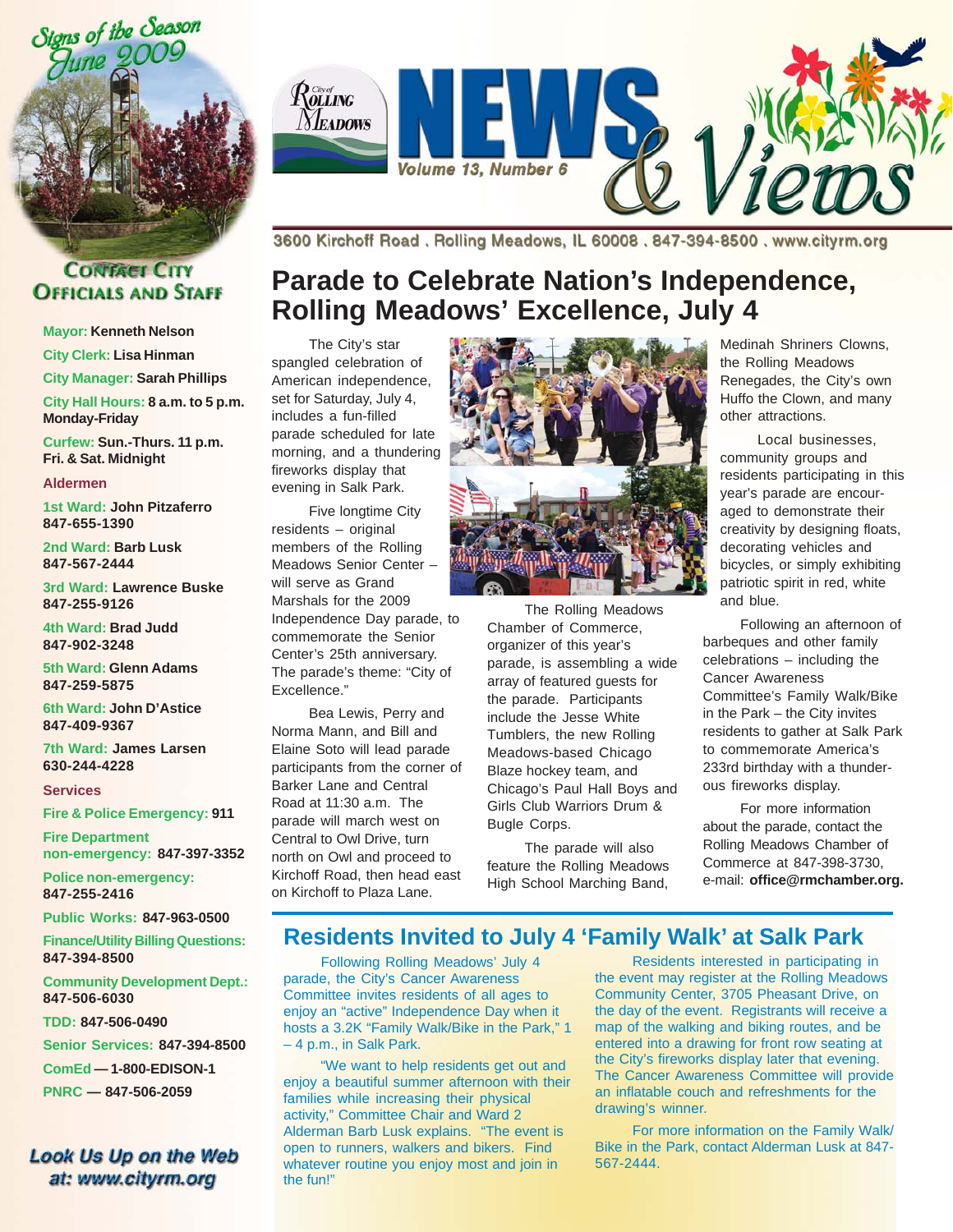# **June 6 Report to City Council First Step in 2010**

Finance Department staff members will present City Council members with a mid-year update on the City's 2009 budget, Saturday, June 6. The meeting will serve as a springboard for deliberations on the Fiscal Year (FY) 2010 budget, scheduled to begin this summer, Finance Director Jim Egeberg reports.

"Council members will receive the results of the recently-completed 2008 audit and a status report on the City's current financial situation as we look ahead to 2010," he explains. "We will also present a three-year financial update and five-year capital improvement plan – the first steps in crafting next year's budget."

The meeting is designed to help City officials determine a starting point for what may be another difficult round of budget deliberations. The weak economy continues to affect sales tax revenues, a problem compounded by escalating costs facing City departments.

"The June 6 discussion will hopefully define the challenges we will face in creating a 2010 budget that maintains high service levels and holds the line on spending," City Manager Sarah Phillips adds.

# **As Egeberg Seeks Ways to Cut City's Costs, Northwest Municipal Conference Helps**

City Council has asked Finance Director Jim Egeberg to look into every corner in an effort to reduce costs, as the recession has cut into revenues and put the budget under pressure. Egeberg is making excellent progress, and one of his chief allies in the costcutting drive is the Northwest Municipal Conference (NWMC). **Budget Process** City Council has asked million annually, according to the savings flow from effective City Council has asked million annually, according to the savings flow from effective *Just recently, Egeberg*

Just recently, Egeberg found a way to cut \$5,000 a year from the City's telephone bill by using Call One, a

telecommunications service the Northwest Municipal Conference offers 158 municipalities. Rolling Meadows saves in two ways: by paying less, of course, and also by having to devote less staff time to managing telephone service accounts.

The telecommunications contract is one of 43 cost-cutting opportunities NWMC offers that save its members more than \$10

### **Mayor Nelson and Family Volunteer for Clearbrook's Jelly Belly Days Fundraiser**

*Mayor Ken Nelson (center), his wife, Carol (second from left) and daughters LoriAnne (far left) and Emma (front) spent a rainy afternoon in May at the Jewel/Osco on Kirchoff Road passing out candy and collecting donations on* behalf of Clearbrook Center's Jelly Belly<sup>R</sup> Days *fundraiser. The annual program "sweetens" the*



million annually, according to Deputy Director Larry Widmer. Others that offer big savings include a contract for thermoplastic road striping and purchase of fire department apparatus, police

*found a way to cut \$5,000 a year from the City's telephone bill by using Call One, a telecommunications service the Northwest Municipal Conference offers 158 municipalities.*

cars, and office supplies.

Most of the savings come through the Suburban Purchasing Cooperative, which NWMC manages for its members, the DuPage Mayors and Managers Conference, South Suburban Mayors and Managers Association, and the Will

**County** Government League. For the most part, administration and joint purchasing power. A road



striping contractor can give a much better price when writing a contract for 22 municipalities than when selling its service to one town at a time.

Many of

Egeberg's cost-effective moves have come through the NWMC, but he's also had significant success on his own. A contract that presorts

the City's postage will cut \$1,500 from the mailing bill, and switching to a lighter paper stock for this newsletter is saving an estimated \$8,000. As the late U.S. Sen. Everett Dirksen once said of the federal budget, "A billion here and a billion there, and pretty soon you're talking real money."



### **Officials Join Castle Chiropractic For May 6 Grand Re-Opening**

*Castle Chiropractic's Dr. Paul R. Castle (fourth from left) and Dr. Andrew Schroeder (rear) joined City officials, family and staff members on May 6 for a ceremonial ribbon cutting at their new, expanded facility at 1885 Hicks Road. Those attending the Rolling Meadows Chamber of Commerce "After Hours" event included 2nd Ward Alderman Barb Lusk (far left), Mayor Ken Nelson (third from right), Chamber Director Linda Ballantine (second from right) and City Manager Sarah Phillips (far right).*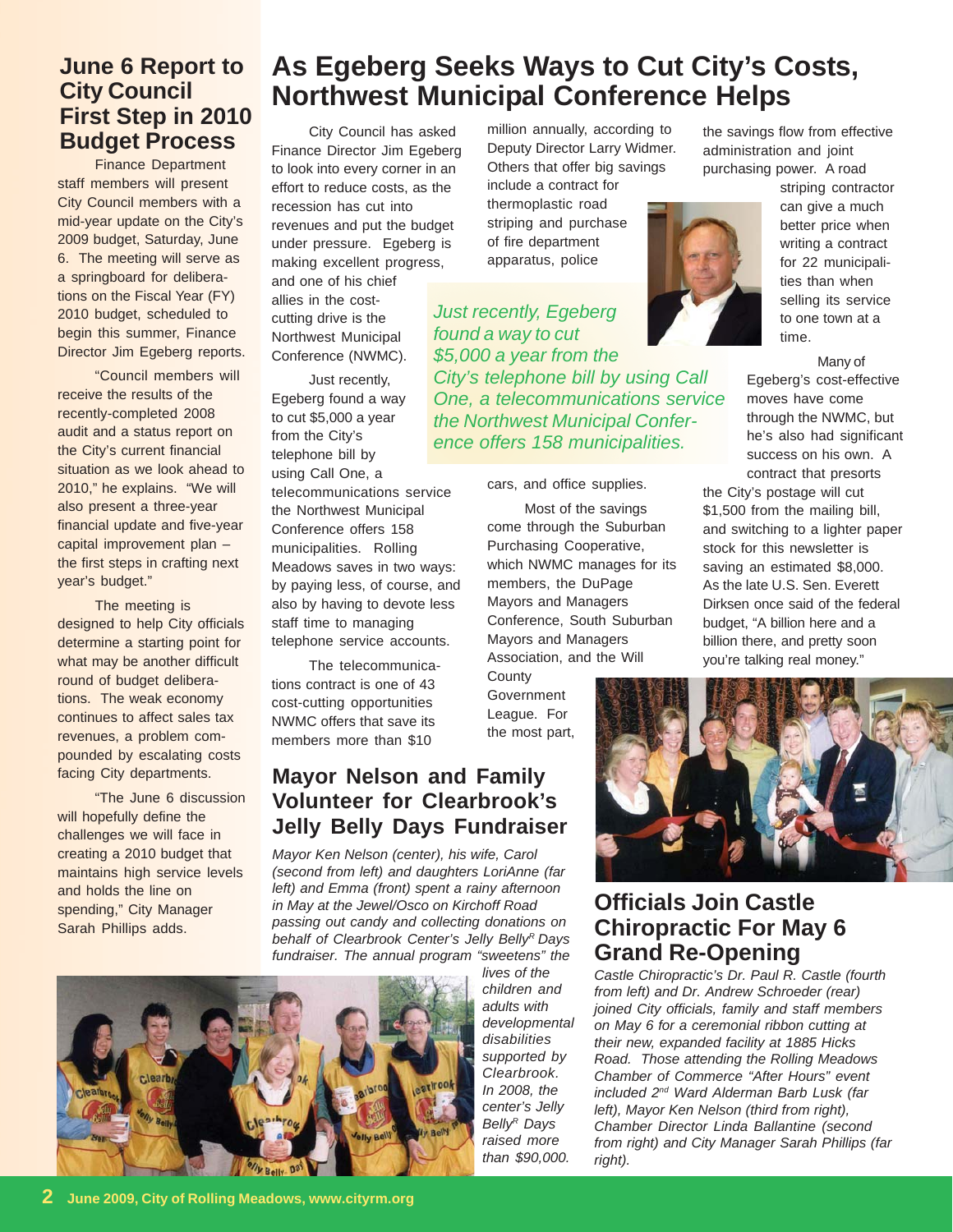# **Public Works Academy 'Graduates' 28 Residents**

Twenty-eight Rolling Meadows residents gained new insight into Public Works operations following their "graduation" from the Department's 2009 Citizens Training Academy, Assistant Public Works Director Bob Hartnett reports.

The program, held over the course of four weeks in March and April, offered hands-on training activities, educational sessions and tours of City facilities.

"One of the unique things about the Academy is that the vast majority of the program is presented by Department employees, rather than supervisors and administrative staff," Hartnett explains. "These sessions provided participants with a variety of experiences – everything from equipment demonstrations and refuse collection from a simulated refuse route, to using the City's geographical

database system to investigate underground utility lines."

A Saturday "field day" gave participants an opportunity to experience Public Works professionals in action at several work sites. Residents visited an active excavation to witness an underground utility repair, joined Streets Division employees on



an evaluation of street and sidewalk pavements in need of repair, and monitored a storm water catch basin scheduled for reconstruction.

Academy graduates were honored during a brief ceremony at City Council's April 28 meeting.

Residents interested in attending the Public Works Department's 2010 Training Academy may register online at **www.cityrm.org/publicworks**. For more information, call 847-963-0500.

## **Training Academy Gets Rave Reviews**

Here are some comments submitted to Public Works by graduates of the 2009 Citizens Training Academy:

● "Overall, a great job by a dedicated team. I have a new appreciation of what Public Works does to make Rolling Meadows a great town."

● "The presenters were very well prepared. All took great pride in their work and are obviously happy to be working for Rolling Meadows."

● "Interesting and informative. I don't think it could be any better."

● Thanks for letting me attend. Ⅰ loved it!"

# **Updated City Website Features Online Calendar, New Look**

An interactive calendar that allows residents to quickly determine dates for City services such as free brush collection, City Council meetings, community events, and more is now available on the City's updated Website, **www.cityrm.org**.

Users who click the "City Calendar" link on the left side of the homepage can view a comprehensive listing of upcoming events, or select specific items from a scroll-down menu. Options include dates for

adjudication hearings, brush set out and pickup dates, due dates for water bills, and holiday refuse schedules.

The Website also offers a fresh new look that organizes information more effectively and improves users' ability to navigate through each page on the site, Deputy City Clerk Ginny Cotugno explains.



"The updated Website improves residents' ability to find information quickly," she says. "Navigating between department pages is much easier, and a new 'search' feature allows residents to access information throughout the entire site by entering key words or terms."

The City's Information Technology (IT) Department will continue adding new features to the Website on a regular basis.

The Website is a key component

of the City's program to enhance communication with residents. It allows residents to request services, obtain information on City departments, communicate with City officials, and view agendas for upcoming City Council and committee meetings. It is available 24 hours a day, seven days a week.



*Public Works Academy trainees receive an underground utilities update (above) and participate in a simulated refuse collection at right. The program was held over the course of four weeks and provided many opportunities to experience Public Works professionals in action.*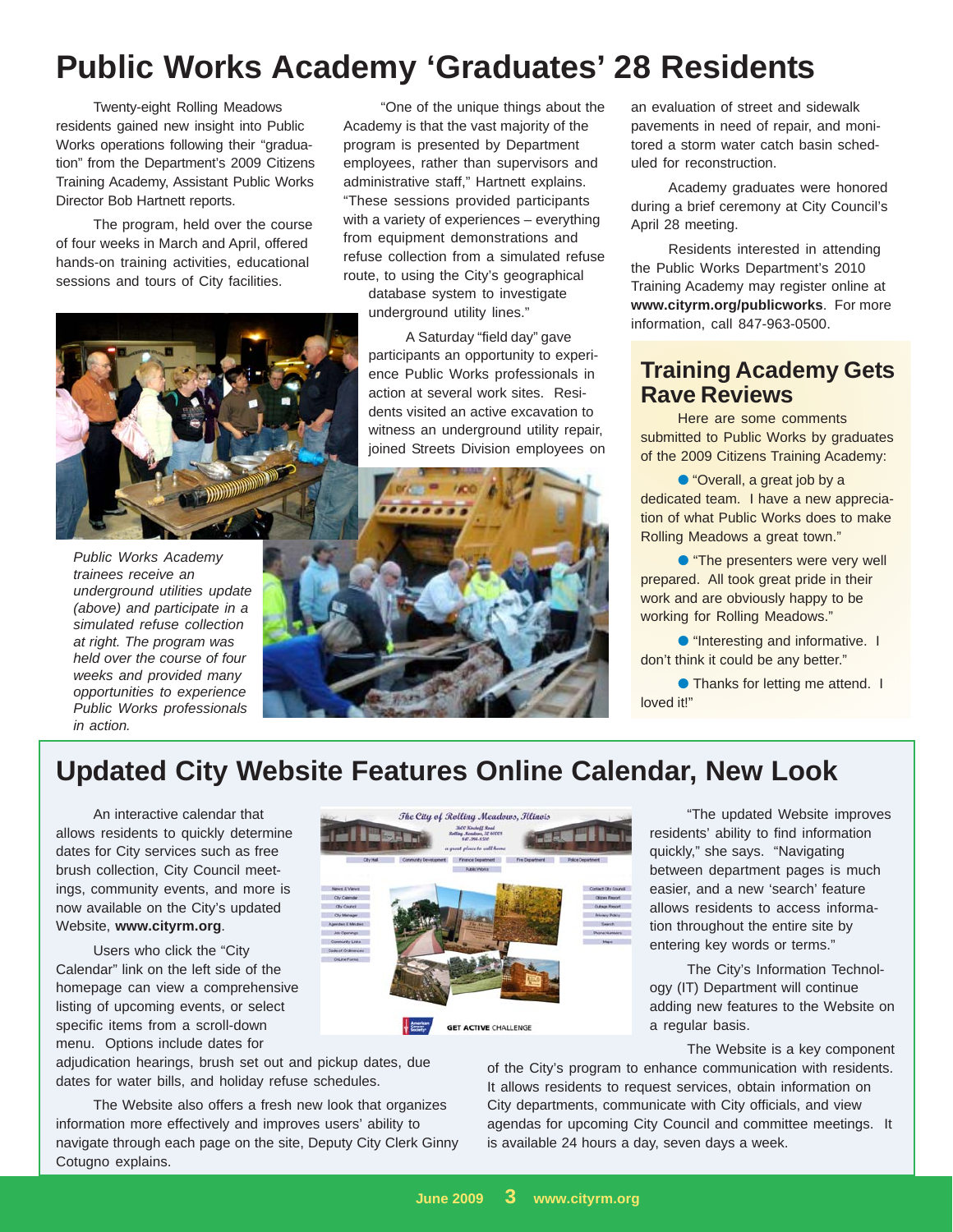# **Vehicle Exhaust Removal Systems Chrabot! Help Firefighters Breathe Easier**

Rolling Meadows firefighters are breathing cleaner, healthier air following installation of vehicle exhaust removal systems at both City fire stations.

The systems, funded though the federal government's Assistance to Firefighters Grant (AFG) program, feature hoses that run from each emergency vehicle's tailpipe to a filtering mechanism that prevents potentially dangerous diesel fumes from being inhaled by firefighters over the course of a 24-hour shift.

"By trapping and removing vehicle exhaust fumes at their source, we are enhancing the safety of on-duty firefighters, as well as residents who visit the fire stations," Fire Chief

Ron Stewart explains. "The systems also reduce the risk of dangerous diesel residue that could settle on fire station walls and equipment."



*Ron Stewart*

Since 2001, the AFG program has helped public safety organizations across the country purchase equipment, protective gear, emergency vehicles, training and other resources to protect the public and emergency personnel from fire and related hazards. The Federal Emergency Management Agency (FEMA), in cooperation with the U.S. Fire Administration, administers the grants.

# **City Proclamation Honors Dr. Goyal, And He Takes a Break from Routine**

**Right** after the City honored Dr. Arvind K. Goyal with a proclamation for practicing 30 years as a family



If you call the number for his Rolling Meadows office, you'll be told Dr. Goyal has retired. If you call Dr. Goyal, he says "no way." He consults on behalf of his colleagues, manages a Community Health Clinic as its Chief Medical Officer, and teaches medical students and residents, all while he makes more time for his twin grandchildren. And he still heads the City's Tobacco Information and Prevention Program, a position he's held since 1996.

Dr. Goyal became a fixture in Rolling Meadows, as he faithfully treated patients, held leadership positions, and won recognition for community service. He is past president

*The Illinois Academy of Family Physicians named him Family Physician of the Year, the American Heart Association made him a "Hero of the Heart," and the Rolling Meadows Chamber of Commerce has twice named him Community*

#### *Leader of the Year.*

of both the Chicago Medical Society and the Illinois State Medical Society. The Illinois Academy of Family Physicians named him Family Physician of the Year, the American Heart Association made him a "Hero of the Heart," and the Rolling Meadows Chamber of Commerce has twice named him Community Leader of the Year.

Earlier this year, the American Medical Association included Dr. Goyal in an article about what physicians are doing to help their patients during the recession. Since the

1980s, he has offered free visits to his established patients from the time they lose one job until they land another. To ease the financial pain for unemployed patients, he gives them sample medication or switches them to generics. When they need medical care beyond what he can provide, he refers them to nearby free clinics or a hospital that does charity work.

Congratulations, Dr. Goyal! The proclamation is well deserved, and we're sure you've earned a break from the routine, but please don't retire. Rolling Meadows could not be the same without you.

## **Historical Society, Chamber to Host June 14 Antiques Appraisal Program**

The Rolling Meadows Chamber of Commerce and Historical Society have teamed up to host an antiques appraisal program Sunday, June 14, 12 – 4 p.m. at the Rolling Meadows Historical Museum, 3100 Central Road.

Bring antiques, valuables, collectibles and more for appraisal by Karl Gates, of Karl Gates Appraisers in Arlington Heights.

Gates will appraise up to three items per guest. Admission is \$10 (one item), \$15 (two items) or \$20 (three items).

Stamps, coins, weapons, sports memorabilia or Asian items cannot be appraised at this event.

For more information, contact the Chamber of Commerce at 847-398-3730, or **office@rmchamber.org.**



## **Committee to Distribute Men's Health Information**

Members of the City's Cancer Awareness Committee will distribute important health information at several area retail locations Saturday, June 6, in observance of Men's Health Month.

Committee members will be on hand at Jewel/Osco, 3000 Kirchoff Road, Wal-Mart, 1460 Golf Road, and Farmers Pride Market, 1414 West Algonquin Road, in Arlington Heights.

"The purpose of Men's Health Month is to heighten awareness of preventable health problems and encourage early detection and treatment of diseases among men and boys," Committee Chair and Ward 2 Alderman Barb Lusk says.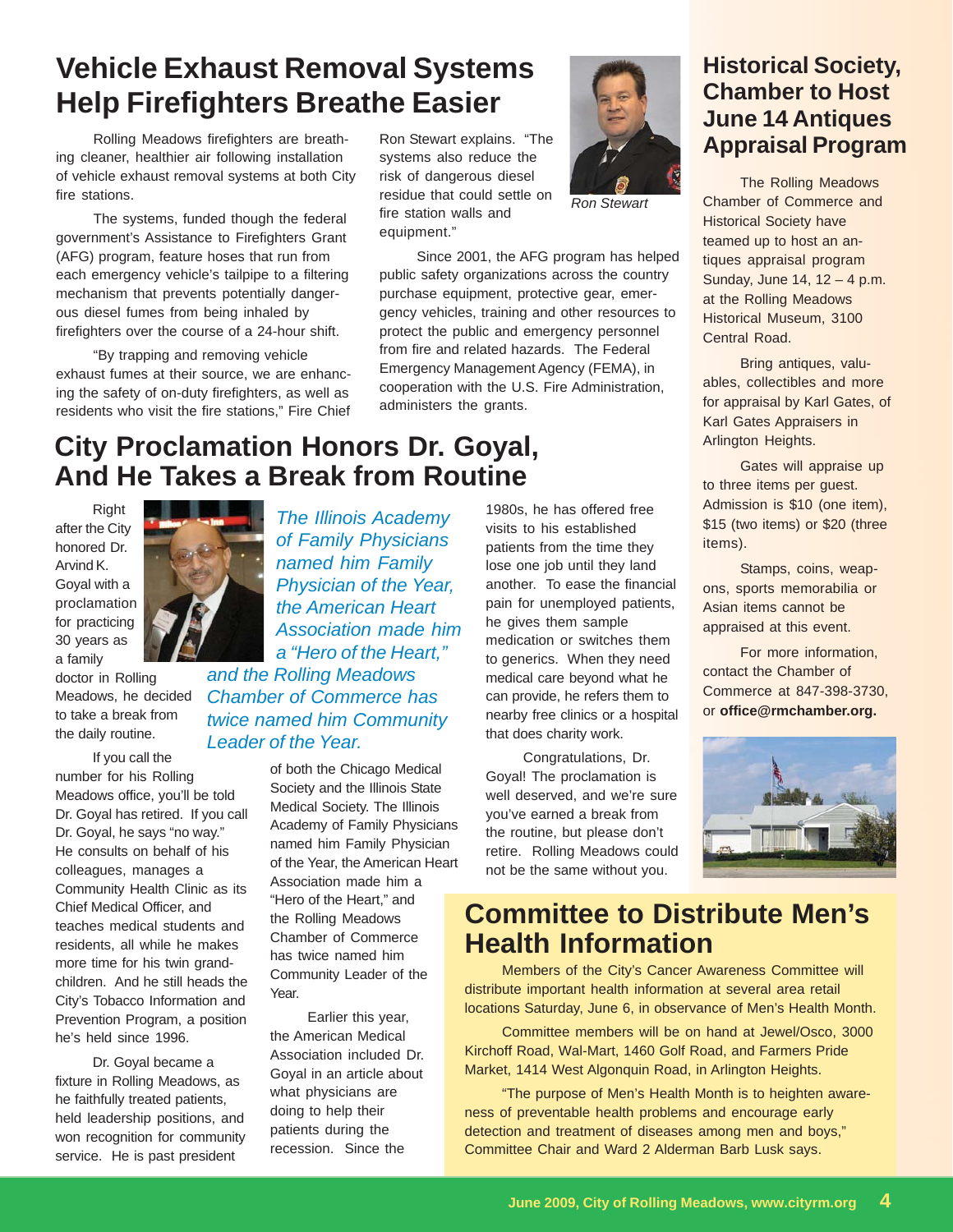# **City Salutes Marine Corporal Kenneth Steck with Hero's Welcome**

United States Marine Corporal Kenneth Steck, (second from right) received a hero's welcome on May 3, when he returned home to Rolling Meadows following deployment to the Middle East.

With sirens wailing and motorcycles revving, a motorcade featuring members of Warriors Watch Riders and Rolling

Meadows police officers and firefighters proudly escorted Cpl. Steck to his home and waiting family members. Following his arrival, Cpl. Steck joined Mayor Ken Nelson, 3rd Ward Alderman Larry Buske, and the entire neighborhood for a welcome home barbeque.





*Rolling Meadows salutes you, Cpl. Steck!*

### **Senior Center Celebrates 25th Anniversary**

The Rolling Meadows Senior Center will celebrate its 25<sup>th</sup> anniversary in June with an outdoor concert featuring the Sun City Concert Band and a free BINGO tournament for all ages.

#### **June 4 BINGO at Community Center**

The BINGO event will take place Thursday, June 4, 10 a.m., in the lobby of the Rolling Meadows Community Center, 3705 Pheasant Drive. Guests will enjoy prizes and refreshments, courtesy of Elk Grove Village-based Caring Home Care Services, Inc. Call 847- 818-3205 to register.

#### **June 25 Concert at Park Central**

Head over to Park Central (3000 Central Road) on Thursday, June 25, 7 p.m., for the Senior Center's "Moonlight and Music" program, featuring a 90-minute performance by the Sun City Concert Band. This 40-member brass, woodwind and percussion ensemble performs a variety of popular show tunes, marches and light classical band music. Refreshments include popcorn, iced tea and lemonade.

A \$4 registration fee is required to attend this program. Register in person at the Rolling Meadows Senior Center, 3705 Pheasant Drive.

#### **More Events in August, October**

The Senior Center's 25<sup>th</sup> anniversary continues later this year with an August 21 ice cream social, and a gala anniversary celebration on October 24.

For more information on these programs, call the Senior Center at 847-818-3205.

# **Vehicle Stickers, Dog Licenses on Sale; Deadline to Purchase June 30**

Beginning June 1, residents may purchase 2009- 10 vehicle stickers and dog licenses online at the City's Website, **www.cityrm.org**, at City Hall, or at select retail outlets, Finance Director Jim Egeberg reports. The deadline to purchase is June 30.

Vehicle stickers start at \$22, while dog tags cost \$5 (\$3 for neutered/spayed animals). All dogs must be licensed and have rabies shots.

To order online, log onto the City's Website, click the "Finance Department" icon, then follow the screen prompts.

"For 2009, the City offers a new online purchasing option that allows residents to use their credit or debit card to purchase vehicle stickers and dog licenses when it is most convenient for them," Egeberg says. "By using the pre-printed application mailed out to all City residents in early June,

customers have no need to mail in their application."

For residents without Internet access, the mailing will include a pre-addressed envelope, making it convenient to order stickers from home. Drivers may also use the white drop box located in front of City Hall, or purchase stickers at any of the following locations:

● Aldaliz Western Wear Store – 2210 Algonquin Road.

● Algonquin Wilke Currency Exchange – 1764 Algonquin Road (Arlington Heights).

● Ben Franklin Bank – 3148 Kirchoff Road.

● Charter One Bank – 3901 Kirchoff Road.

● Confia Insurance Agency, Inc. – 1320 Algonquin Road (Arlington Heights).

 $\bullet$  Fifth Third Bank -1801 Algonquin Road.

● MB Financial Bank – 2251 Plum Grove Road .

● Police Neighborhood Resource Center – 2272 Algonquin Parkway.

● Rolling Meadows Currency Exchange – 3340 Kirchoff Road.

All drivers with cars registered or housed in Rolling Meadows – including residents with Palatine mailing addresses – must purchase and display the 2009-10 vehicle stickers by June 30.

Stickers purchased after the June 30 deadline will double in price. Beginning July 1, motorists who fail to display the new sticker will be subject to a \$100 police citation.

Funds generated from vehicle sticker sales support Rolling Meadows' ongoing street maintenance activities, which keep City streets in good condition and prevent excessive wear and tear on residents' cars and trucks.